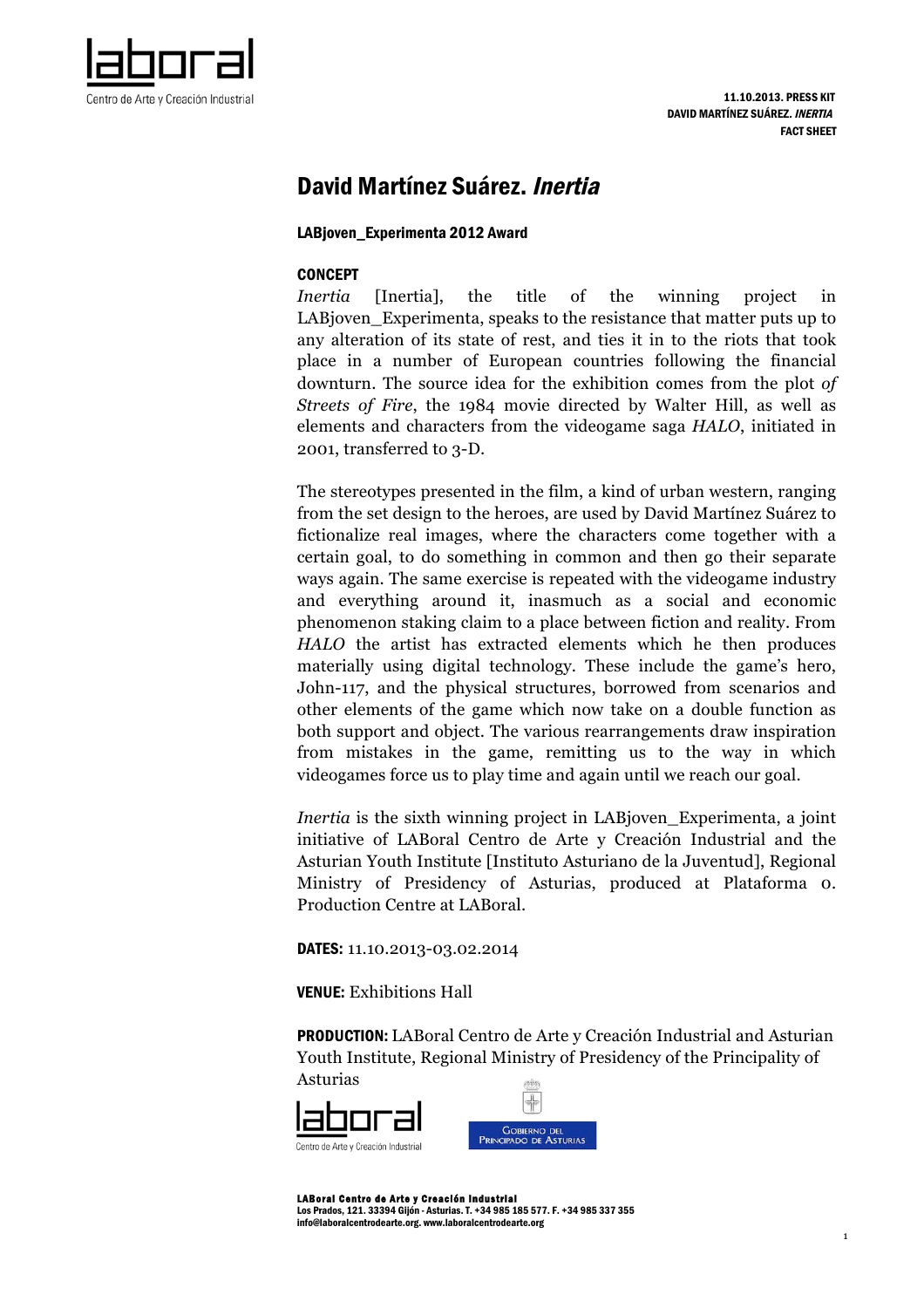

#### THE ARTIST

David Martínez Suárez (La Hueria, El Entrego, 1984) lives and works in Bilbao. A graduate in Fine Arts from the Universidad del País Vasco [University of the Basque Country] where he also completed a Master's, he was awarded a grant by the Bilbao Arte Foundation during 2008. In the same year he received a grant from Kunsthaus Bregenz for a twomonth residency in Austria. Along with the artists Lorea Alfaro, Manu Uranga and Jon Otamendi he obtained a diffusion grant from the Basque Government for the *MLDJ* project, carried out from 2010-2011. He has featured in solo and group exhibitions in exhibition centres and museums, among which stand out *Izena Gero*, Museo Guggenheim, Bilbao, 2013; *Defensa* at Valey Centro Cultural in Castrillón (Asturias), 2012; *Respira hondo*, at the María Forcada Foundation, Tudela, Navarra, 2011; *The Back Room* at the Galería Parra & Romero, Madrid, 2009 at the; and *Entornos Próximos*, at Artium, Vitoria, 2008.

In his own words, artistic practice is approached through working with the real object, by understanding it conceptually from sculpture. "My work," he says, "is arranged from an interest in industrial contexts and its social relations, technology and the human body itself. They are fragments of communication, helping to organise ideas and lead in different directions to indicate where personal desire is gaining density. The incidents and circumstances that appear during the process interest me more than its possible meaning".

### THE AWARD

The LABjoven\_Experimenta Award, jointly called by LABoral Centro de Arte y Creación Industrial, Gijón and the Instituto Asturiano de la Juventud [Asturian Youth Institute], which is attached to the Regional Ministry of the Presidency of the Principality of Asturias reached its sixth edition in 2012. Is dedicated to experimental artistic projects (multimedia installations, actions, interventions and any other creative process) specifically conceived for its installation at LABoral. Aimed at Asturian artists or collectives, born or resident in the Principality of Asturias, or up to the second generation of descendants of Asturian emigrants, aged 35 or under, it provides  $\epsilon$ 10,250 for the production of the selected proposal.

### OTHER EDITIONS

2007. Pablo de Soto. *Situation Room* 2008. Fernando Gutiérrez. *Crisálidas* 2009. Alicia Jiménez. *En barbecho* 2010. Adrián Cuervo. *Dédalo España* 2011. Cristina Busto. *Generadores de sombras*

LABoral Centro de Arte y Creación Industrial Los Prados, 121. 33394 Gijón - Asturias. T. +34 985 185 577. F. +34 985 337 355 info@laboralcentrodearte.org. www.laboralcentrodearte.org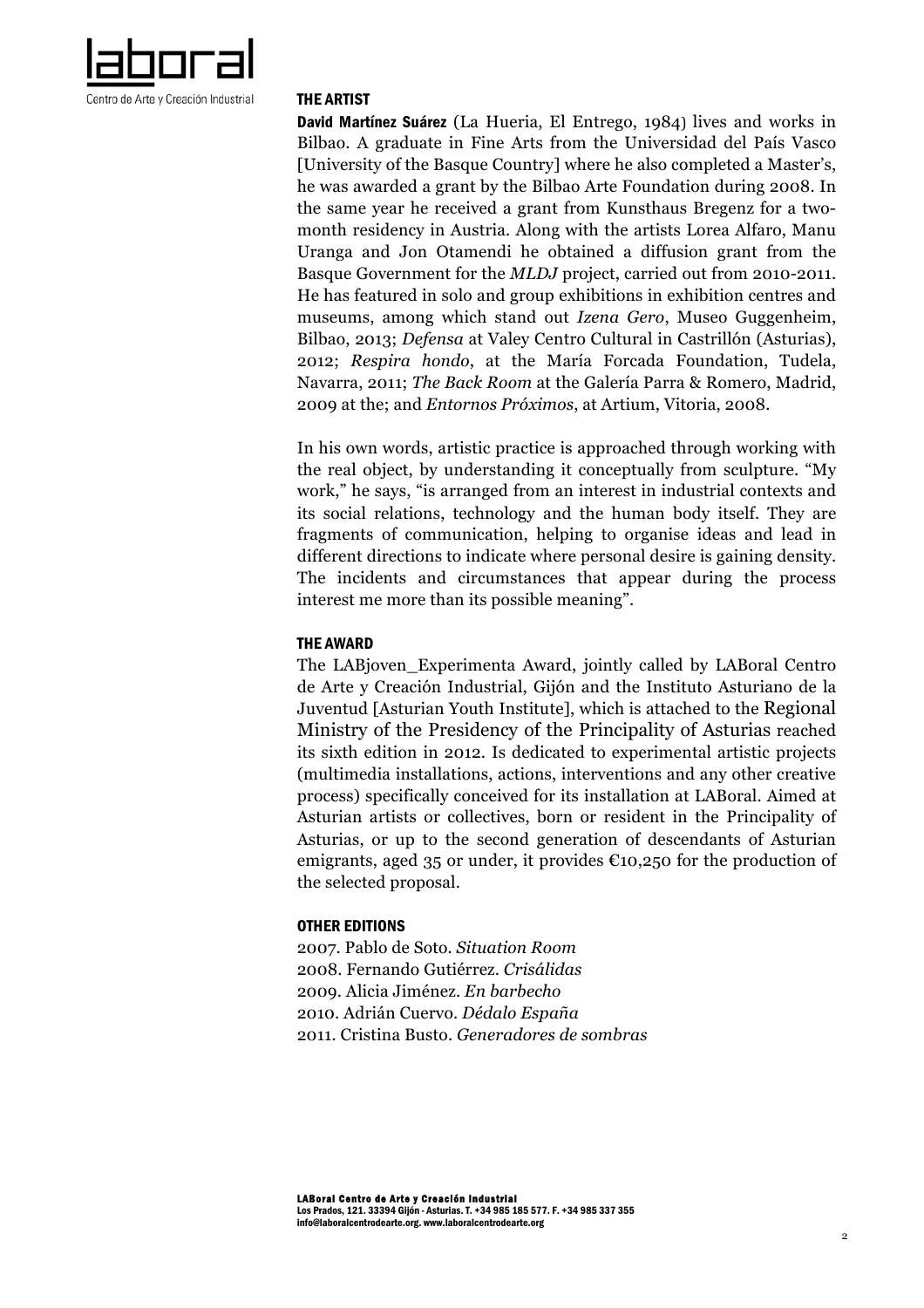

#### THE JURY

The jury which unanimously selected the winning proposal out of the 27 projects that were presented was formed by Andrés Albuerne Frutos, on behalf of the Asturian Youth Institute of the Regional Ministry of the Presidency, as president; Jaime Luis Martín, Director of Castrillón's Municipal Board of Culture, head of the Centro Valey [Valey cultural centre], editor of web page *Ajimez Arte* and art critic; Benjamin Weil, Activities Director of LABoral; Rocío Gracia, Head of Exhibitions and Publications at LABoral; Lydia Santamarina, Director of Museo Barjola, Gijón; Fernando Gutiérrez, artist and winner of this award its second edition; and Margarita Llamas, in representation of the Asturian Youth Institute of the Ministry of the Presidency, who acted as secretary.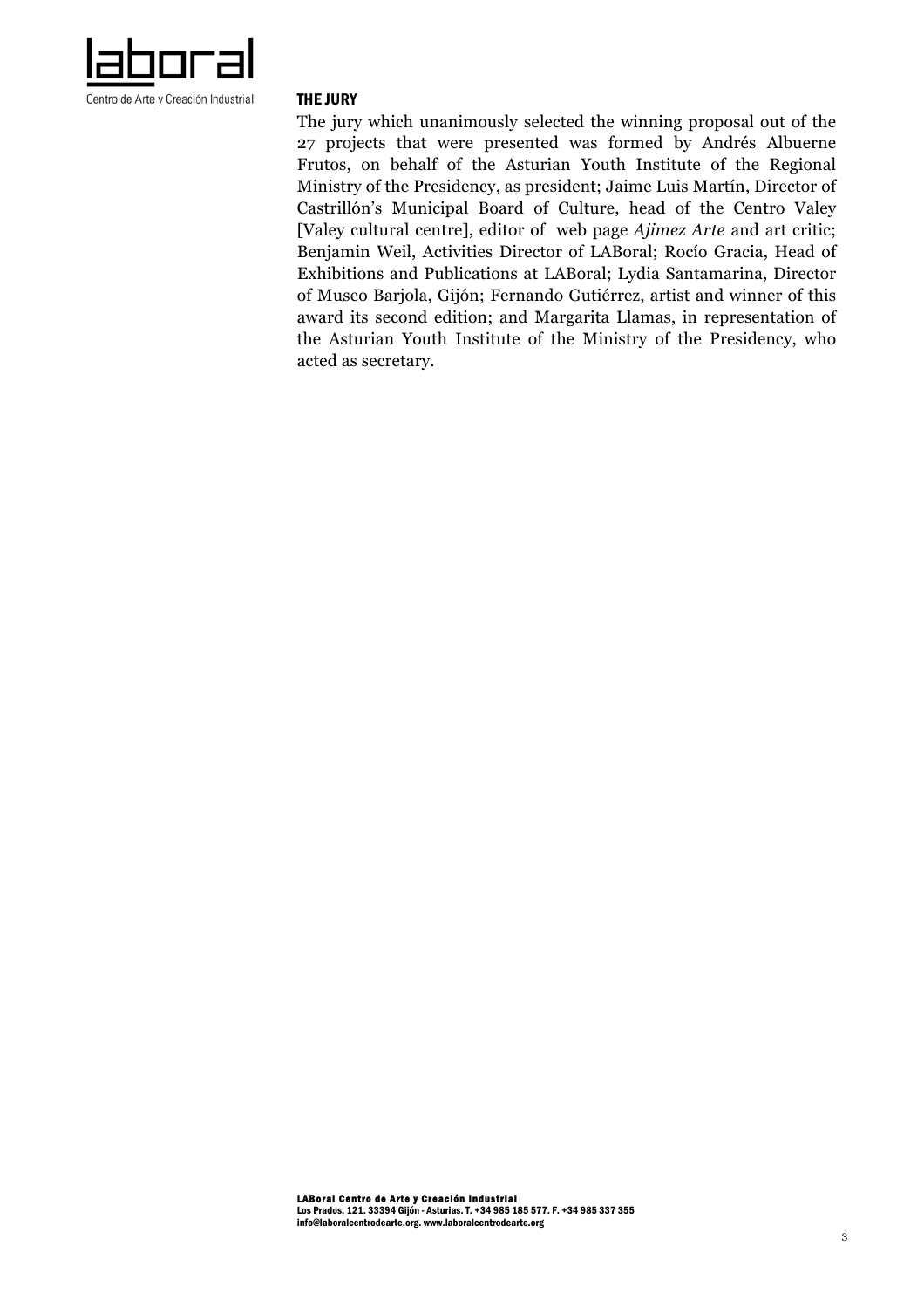# Catalyst for Creativity in Asturias

By Carmen Sanjurjo González. Director of the Instituto Asturiano de la Mujer y Políticas de Juventud. Consejería de Presidencia of the Principality of Asturias

In its six years so far, the LABjoven\_Experimenta Award has proportioned a wonderful opportunity for LABoral Centro de Arte y Creación Industrial and Instituto Asturiano de la Juventud to work together towards supporting a generation of young artists in Asturias who are working on the cutting-edge of art today.

For many of those who had previously taken part in Muestra de Artes Plásticas del Principado de Asturias, the annual exhibition at Sala Borrón, or who had won the Astragal Prize, the LABjoven\_Experimenta Award, organised under the auspices of the Culturaquí Programme, has proven the culmination of their emergence as artists. This is true to the extent that, with the exception of Pablo de Soto, all the other winners—namely Fernando Gutiérrez, Alicia Jiménez, Adrián Cuervo and Cristina Busto—had previously given signs of their merits in the rest of the visual arts events included in the Culturaquí Programme.

And David Martínez Suárez (La Hueria, El Entrego, 1984) now follows in their footsteps. His work was selected in the last two Muestra de Artes Plásticas del Principado de Asturias and he has also had a oneperson exhibition at Sala Borrón in Oviedo, once again corroborating the role of this programme in acting as a catalyst for creativity in Asturias. And now, LABoral Centro de Arte offers him a chance to explore new creative horizons and aim at new goals.

*Inertia*, the name of the winning project, is based on two elements. First of all, the film *Streets of Fire*, by Walter Hill (1984), of which the artist has made a reedited version by extracting the motifs he considered most interesting: the girl, the hero and the explosions, condensing them individually. And secondly, the videogame saga *Halo*, which he uses as a kind of trunk from which to rummage for contents which he then reuses for the material production of objects, like resin reproductions of the lead character as well as structures to divide the exhibition space.

*Inertia* starts out from these thematic contents and subjects them to a process, paying attention to the incidents and circumstances that arise during this development. He explores his interest in the videogame industry and its role as a social and economic phenomenon and how to build an intermediary point between fiction and reality.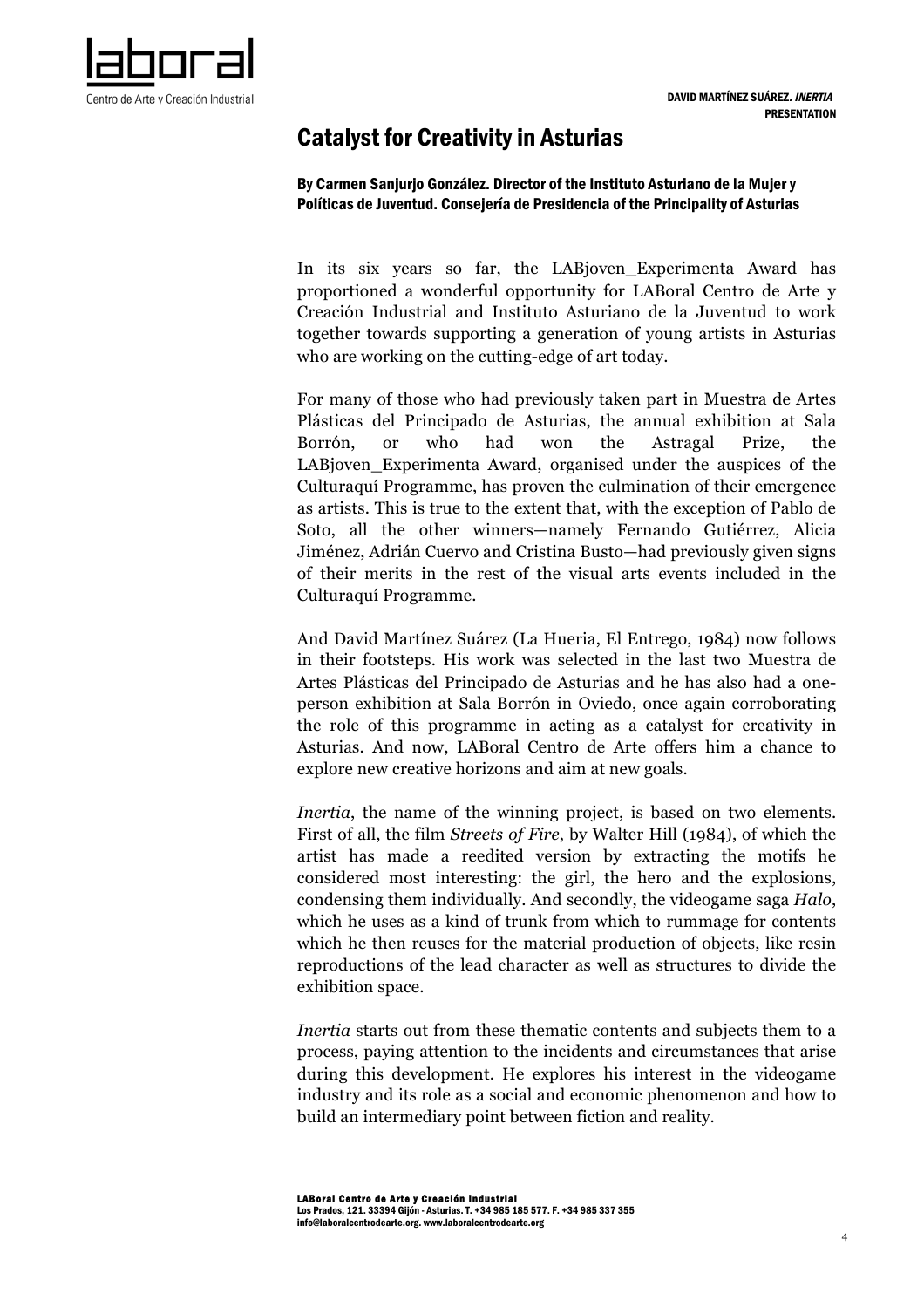

# Inertia

### By David Martínez Suárez, Artist

*"[…] And, ultimately, the appeal to the masses has always gone unanswered. They do not irradiate; on the contrary, they absorb all radiation from the outlying constellations of State, History, Culture, and Meaning. They are inertia, the strength of inertia, the strength of the neutral." In the Shadow of the Silent Majorities. Jean Baudrillard*

The *Inertia* project has a twofold starting point. Firstly, *Streets of Fire*, the movie from 1984 by Walter Hill, and, secondly, the videogame saga *Halo* (2001-ongoing).

The 1980s film *Streets of Fire* which went on to gain a cult following provides an underlying plotline that runs through the project. A kind of updated contemporary urban Western, in it a maraudering biker gang led by Raven Shaddock (Willem Dafoe) kidnap Ellen Aim (Diane Lane), the lead singer of a successful rock combo. Hopes of rescuing her lie with her ex-boyfriend, the ex-soldier Tom Coddy (Michael Paré), and his sidekick McCoy (Amy Madigan), who are contracted by Ellen's manager and current boyfriend Billy Fish (Rick Moranis).

The movie fascinated me from the first time I saw it. In ways it contains a kind of synopsis of social elements with workers, bikers, lowlife, police, rockers, managers … who build a series of stereotypes through the different characters. The space where the action takes place is undefined, and could basically be any real or indeed fictitious city. In fact, the movie was mostly shot in Chicago, although some scenes are from Los Angeles and others from sets at Universal Studios. In ways the places are reminiscent of the world of DC Comic superheroes, like Smallville and Metropolis from *Superman*; Gotham, *Batman's* city, or Central City from *Flash* and *The Spirit*. They all have recognisable elements from real cities but at the same time they are no one city in particular. The movie begins and ends with scenes set on a stage: "closed" contained spaces for scenes of singing, dancing and fighting. Even many of the outdoor scenes are shot in sets along a street. Here the characters gather for a certain purpose, to do something together and then go their own ways again.

In the project for LABoral, I began by completely re-editing the film, extracting the themes that struck me as most interesting: the girl, the hero and the explosions. These motifs are then individually condensed, all dialogues were removed and all the scenes where these particular motifs do not appear were discarded. The end result is an accumulation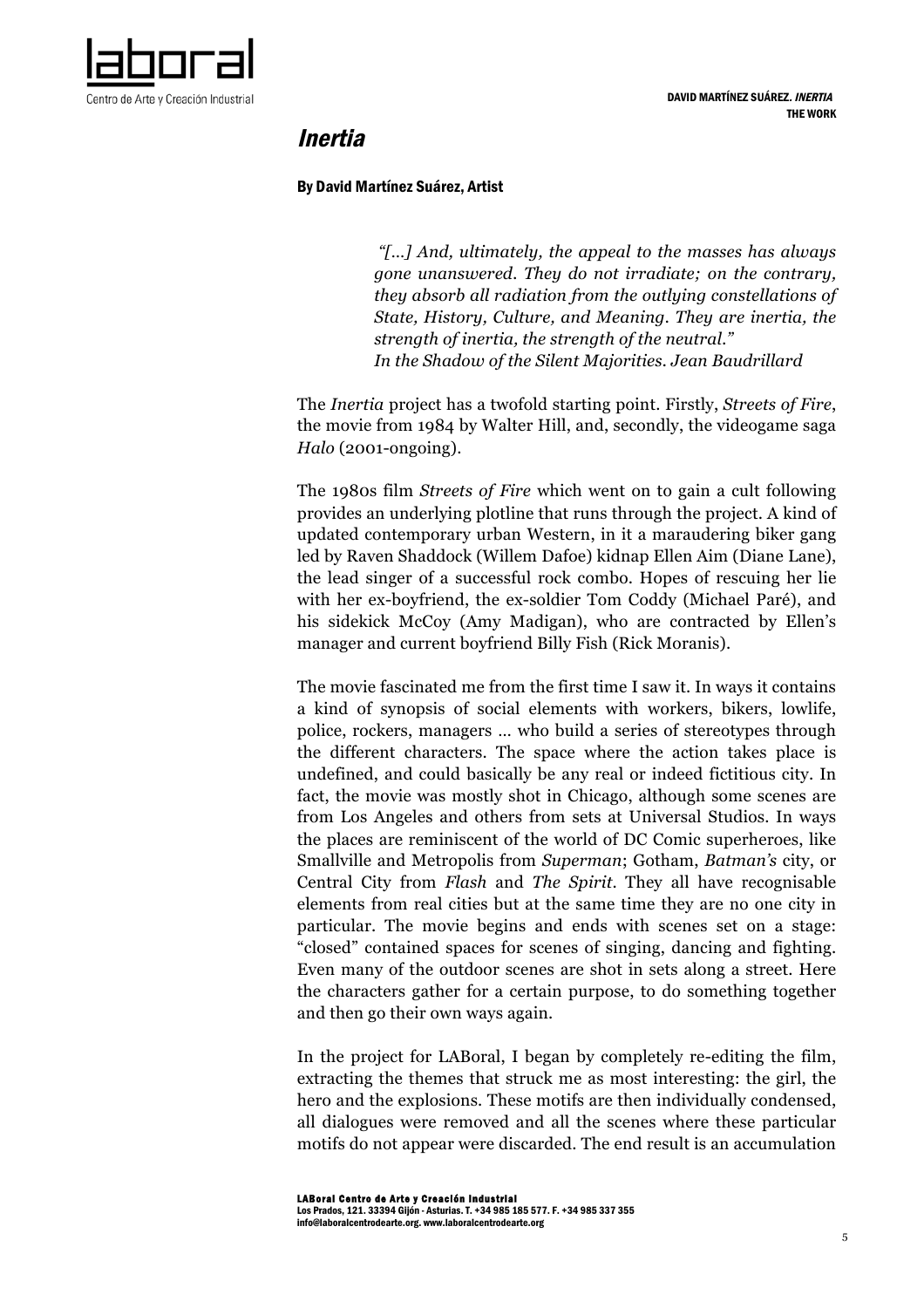

of gestures, movements and situations. The narrative logic is maintained by the filmic structure, although the interrelation is broken down, and instead of a+b+c we now have a+a+a, b+b+b, c+c+c, a structure obsessively focusing on the gesture. One of the characters, McCoy, seems to me even more interesting now, with her fragmented appearances, and I have kept one line from her: *"Are we going to talk about it, or are we going to do it?"*

McCoy (Amy Madigan) *Streets of Fire*. 1984

I am also interested in the videogame industry and everything that surrounds it, as a social and economic phenomenon, and in the idea of building an intermediary point between fiction and reality.

In 2008, when Lehman Brothers, Bear Sterns and Merrill Lynch were collapsing, sales of videogame hardware and software were beating new records. Some people even claimed that the videogame industry was recession-proof. Just as cinema and television were a built-in part of 20th century industrial consumerism, videogames today are the cornerstone of the audiovisual entertainment industry. Today, films are made into videogames and vice versa, just like music (*Guitar Hero*, *Rock Band*) and sports (FIFA, WRC), in which the gamer is presented with a mix of elements from fiction and reality.

On a production level, this industry has created the image of the ideal job, the idea of being paid to play. Although this may be true to some extent for the more creative sectors where the actual ideas are developed, for many others the opposite image—asphyxia—is true, the constant stress of workers trying to keep up with deadlines, dealing with the hierarchies of production and subcontracting. Furthermore, this industry generates a continuous search for natural recourses, like coltan, to maintain prices and production levels low. This idea was picked up by James Cameron's film *Avatar* in which humanity exploits planets in search of a precious mineral called *unobtainium*, a "little grey rock that sells for \$20 million a kilo", according to Parker Selfridge, played by Giovanni Ribisi.

The videogame saga *Halo*, the other starting point for this work, is a multi-billion dollar franchise created by Bungie in 2001 and currently owned by Microsoft Studios. The game revolves around an intergalactic war in the 25th century between humans and an alliance of various alien races known as The Covenant. The game mostly centres on the experiences of a super soldier called Master Chief John-117, and his artificial intelligence companion, Cortana. The first game in the saga— *Halo. Combat Evolved*—takes place in an alien ring world called *Halo* as the characters endeavour to discover its function and the secrets it hides.

Videogames can sometimes make us feel inadequate when you lose or "die", yet nevertheless, this same mistake makes you think "how could I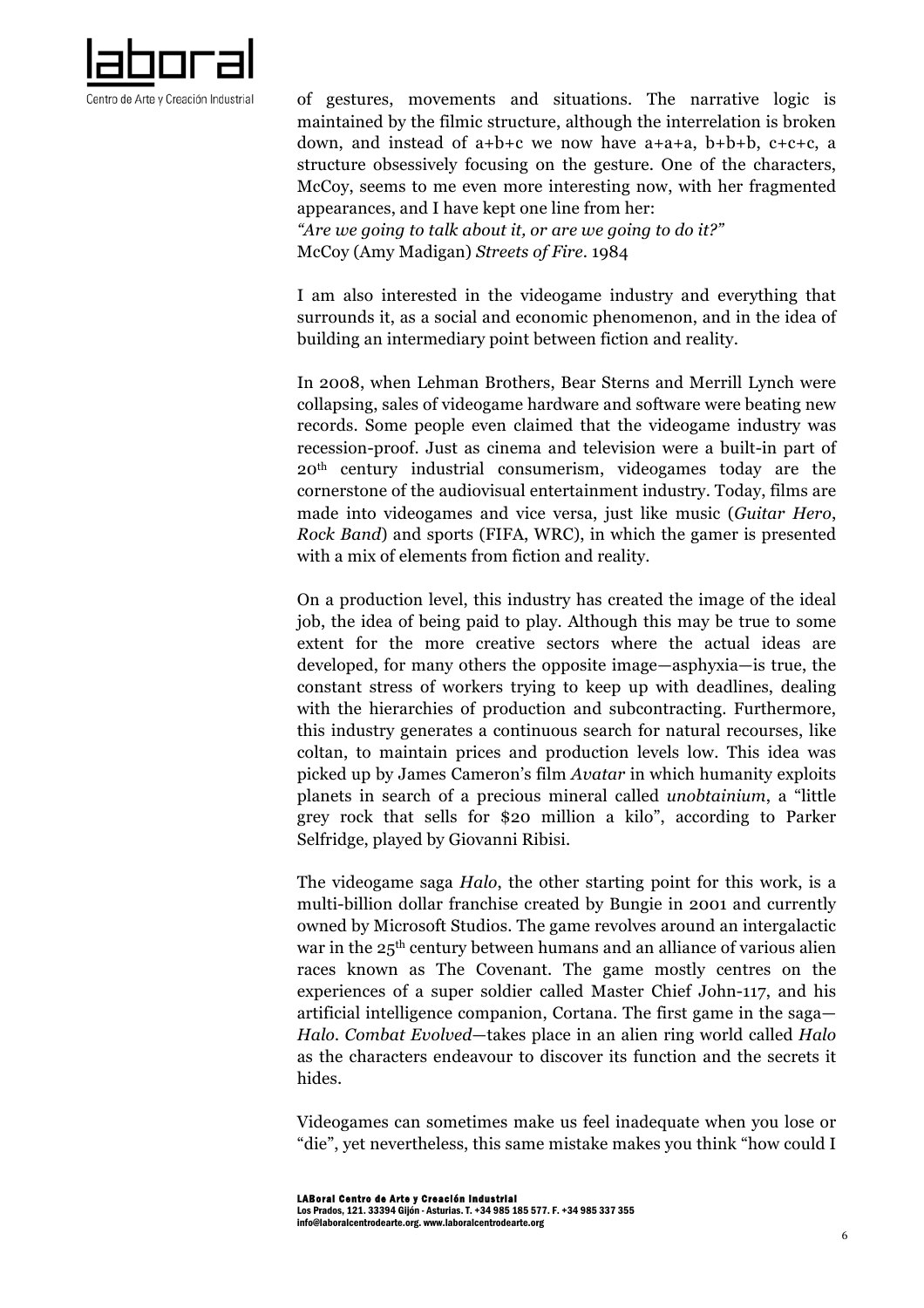

have been so stupid to make that mistake?" And that makes you lose another game, a rematch but with the conditions imposed by the game. I have never been a gamer. I grew up without a video game console, though I sometimes played at a friend's house, but when someone gave me a present of a copy of *Halo. Combat Evolved* for computer, I got hooked on it.

In my work, the game serves as a kind of trunk from which I can take elements that can be transformed from the digital to material production. Firstly, reproductions of John-117, the main character of the saga. Then using these figures I developed a strategy for recording a game. I took two themes: a couple of guys playing a videogame; and a series of panoramic views made with the reproductions of John-117. The video is shown on a double screen, the guys on the left and the figure on the right. The space of LABoral is divided by physical structures created using sets and elements from the game. These structures are built and organised with easily-manipulated materials like wood, steel and cement. Materials that contain constructive features and qualities and which undergo two operations: an internal one, in terms of the material organisation of form, and another one connected with its ability to act as surface, having the double function of support and object.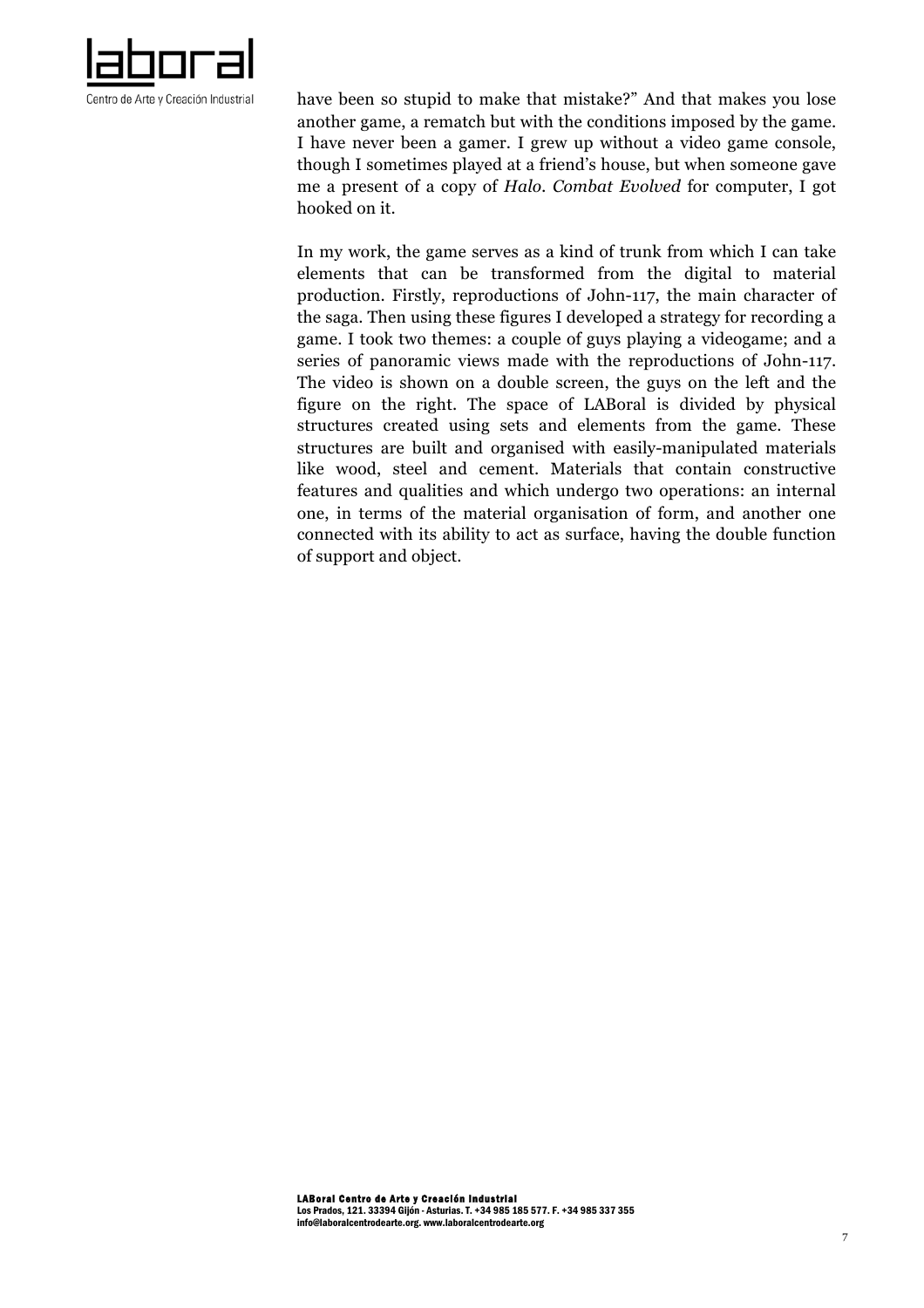

# David Martínez Suárez: exploring new narrative forms

### By Benjamin Weil, Artistic Director, LABoral Centro de Arte y Creación Industrial

David Martínez Suárez's new work – *Inertia,* is the sixth project produced by LABoral Centro de Arte y Creación Industrial, under the auspices of its collaboration with the Instituto Asturiano de la Juventud of the government of Asturias. Since 2007, the LABjoven\_Experimenta grant has aimed at supporting ambitious projects by young asturian artists. LABoral has provided them with the expertise of its staff and access to its Plataforma 0. Centro de Producción, while the Principado de Asturias has underwritten the financial support.

*Inertia*, a multi-dimensional narrative structure, is rooted in two directions David Martínez Suárez has been exploring in the past few years. The first is film making: the artist produced a series of documentary films related to the on-going social conflict in the mining area of Asturias that arose with the gradual closedown of the entire mining activity. In producing these, he revealed his keen interest in editing as a key element in the elaboration of his narrative. This enabled him to put together very compelling footage related to a situation he experienced first hand, as a native of that area. The second results from his further training as a visual artist, and his applying the same editing strategy when elaborating intricate installation work. Bringing together sculptural and photographic elements, he sometimes also incorporates material that adds a performative quality to his project.

Prior to the development of *Inertia*, David Martínez Suárez produced a series of tables on which he staged what seemed like scientific experiments. They did somehow also refer to the domestic, employing for instance such kitchen utensils as sauce pans, used to boil water and generate a cloud of steam, which in turn materialized an otherwise invisible laser beam. The cloud also echoed the industrial landscapes of his homeland, a reference that was also reinforced with photographs depicting smoke coming out of stacks.

In the same fashion, the narrative structure of *Inertia* is an assemblage of moving image and sculpture, which refers to both mainstream cinema and gaming. The artist has selected fragments from a 1980's Hollywood cult film –*Streets of Fire*– and mingled it with threedimensional renderings of both characters and stage elements of the no less popular computer game series, *Halo*. Thus, he collapses those two worlds, and also addresses the difference in one's relation to time in the screening room, the game arcade and the exhibition room, each of which also imply a different kind of narrative experience.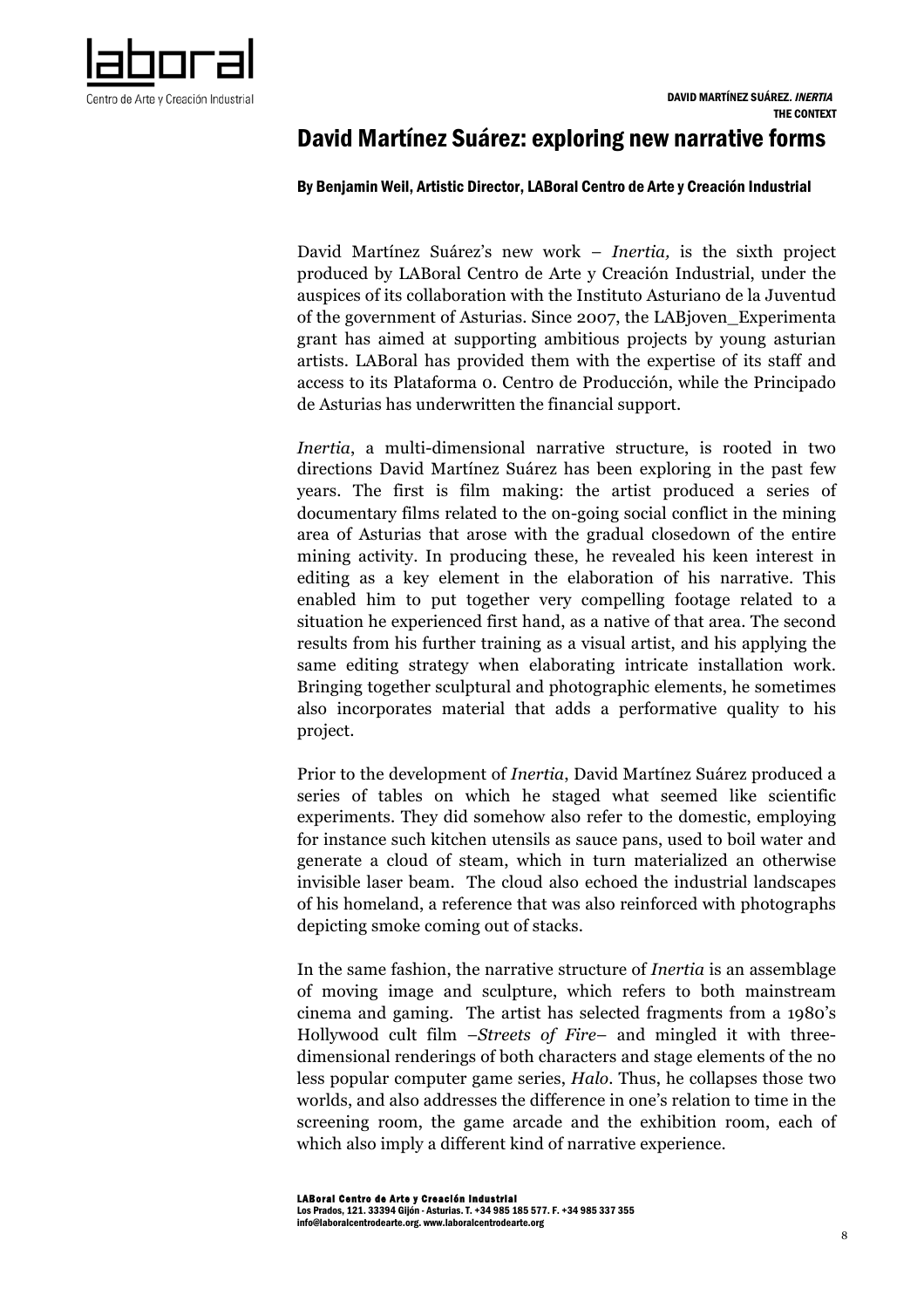

Interestingly enough, both the plots of the film – the abduction of a famous pop singer by a bunch of rogue motorcyclists – and the one of the computer game, which refers to a future time where workers are sent out to space to exploit the resources of other planets, bear an eerie resemblance with the social conflict David Martínez Suárez once documented in his films. In a world where social identification is increasingly blurred by consumerism and the kind of negation of the social strata it tends to establish, the artist seems to have a keen interest in questioning this narrative trait. Perhaps, he points to the fact that, while the post industrial global capitalist world we inhabit tends to be based on the notion of a common interest and set of references, there still remains social categories: while the class structure of yesterday may no longer apply as a relevant grid to understand the dynamics of relationships between various social groups, there remains an antagonism between the ruling classes and the rest of the people.

The other truly compelling aspect of this new work resides in the way David Martínez Suárez mixes the various realms of a common narrative. Indeed, many products of fiction today function as a constellation of experiences: one thinks for instance how a feature film is augmented by such by-products as social networks, computer games, t-shirts, accessories, and figurines, among others. The artist appropriates this strategy to create his multi-dimensional structure, in which each element contextualizes the other and thus enriches the core narrative by creating multiple points of entry.

*Inertia* also describes specific state in a chemical reaction, when the various constituents are about to start reacting to each other: a timefreeze of sorts, or a state of suspension. It is at that stage that the viewer starts interacting with the piece, when she or he starts associating the various components of the narrative so as to create his or her own experience. In a way the artist hints at the fact an art object is inert until activated by the viewer. Participation is key to produce the "chemical reaction" one may call art.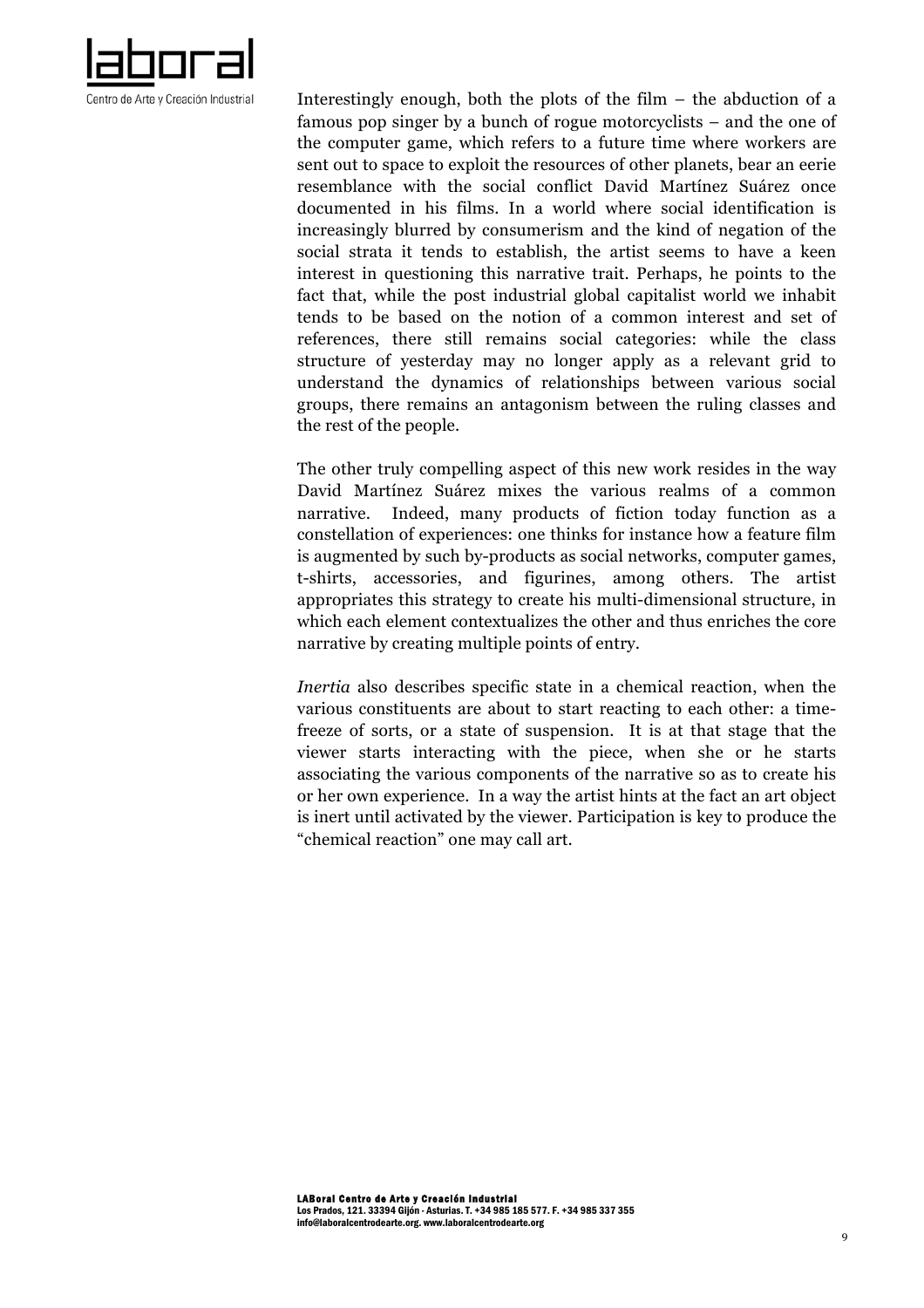



Photo: Courtesy of the artist

David Martinez Suarez during the recording of the video part of the installation *Inertia*



Still of the del video

Photo: Courtesy of the artist



 Photo: Courtesy of the artist Reproductions of John-117, the main character of the saga *Halo*.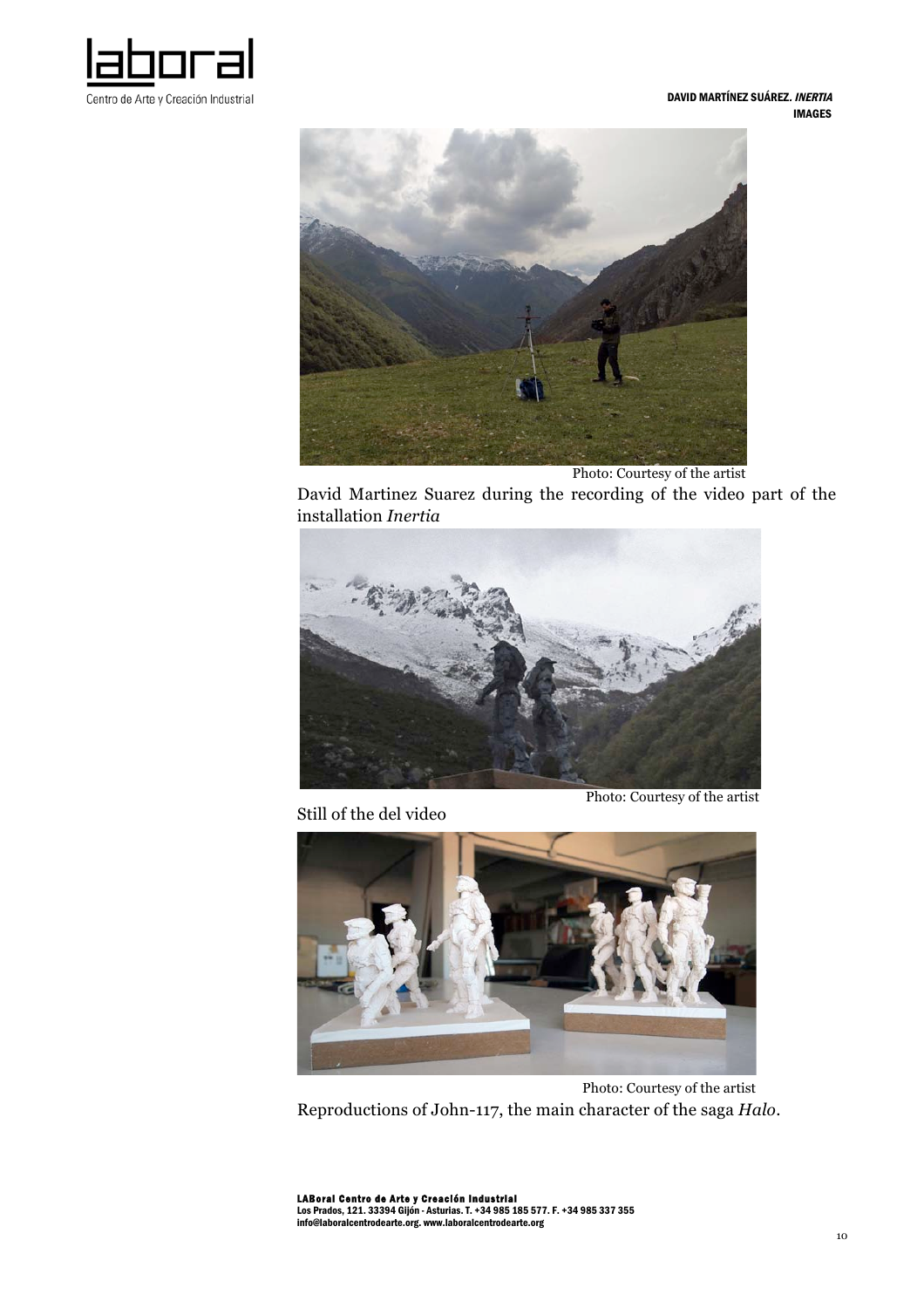





Phot0s: LABoral

The images show different moments of *Inertia* production and the artist working in his installation.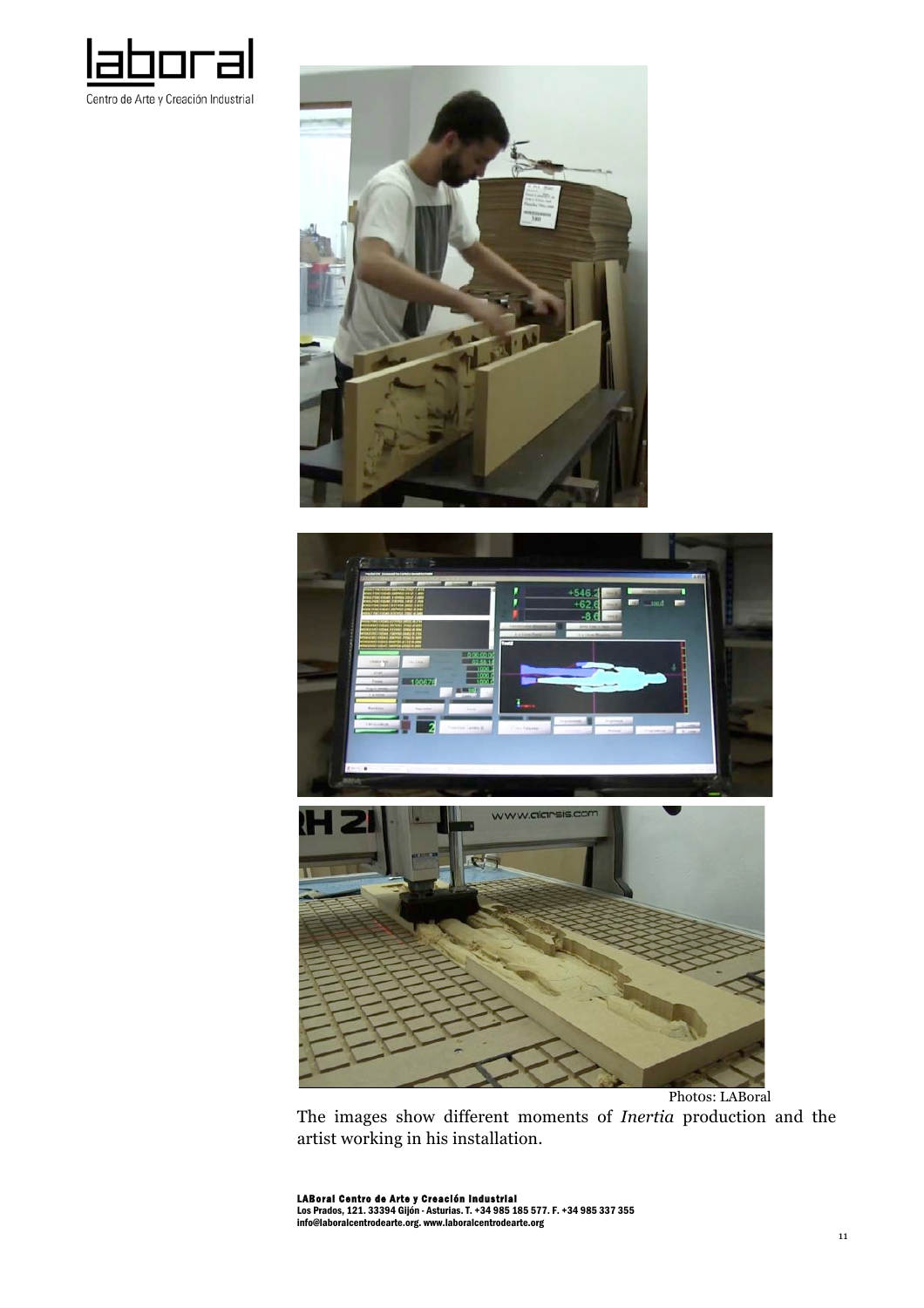

# The Laboral Foundation

The LABoral Centro de Arte y Creación Industrial Foundation is a cultural body to serve the general interest, as well as the governing body of the art centre. The aims of the Foundation as described in Article 6.1 of the statutes are "to promote and disseminate art and industrial creation through the management of LABoral Centro de Arte y Creación Industrial."

# BOARD OF PATRONS OF LA FUNDACIÓN LA LABORAL. CENTRO DE ARTE Y CREACIÓN INDUSTRIAL

President: Ana González Rodríguez, representing the Principality of Asturias First Vice-president: Alejandro Calvo Rodríguez, representing the Principality of Asturias Second Vice-president: Nicanor Fernández Álvarez, representing EdP\_HC Energía

# Members of the Board

The Principality of Asturias, represented by José Adolfo Rodríguez Asensio Caja de Ahorros de Asturias Fundación Telefónica Association of Friends of LABoral Centro de Arte

## Strategic Corporate Member

EdP\_HC Energía Ayuntamiento de Gijón Autoridad Portuaria de Gijón

### Associated Corporate Member

Alcoa Inespal S.A.

**Secretary** José Pedreira Menéndez **Sponsors** Sabadell Herrero Telefónica I+D DKV Seguros **Collaborators** Ministerio de Industria, Turismo y Comercio Emulsa Media Partner El Comercio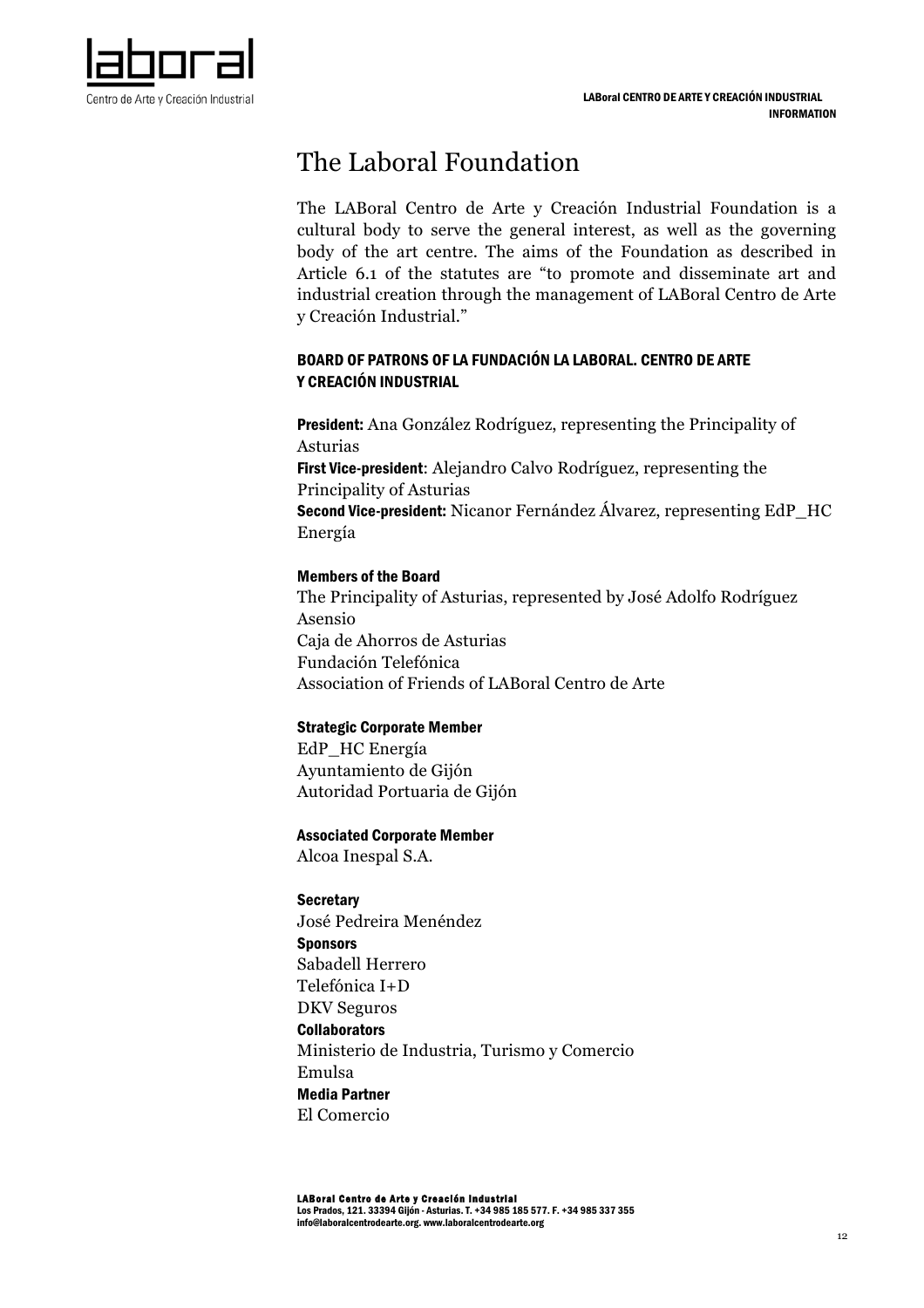

# Association of Friends of LABoral Centro de Arte y Creación Industrial

The Association of Friends of LABoral Centro de Arte y Creación Industrial in Gijón is a non-profit association with its own legal personality and full capacity to act in accordance with current legislation on associations. Its aims are to promote, stimulate and support any cultural initiatives, which, in the broadest terms, have a connection with the mission and activity of the Centro de Arte y Creación Industrial.

### THE BOARD OF DIRECTORS

President: Luis Figaredo First Vice president: Rafael Puyol Antolín Second Vice president: Cuca Alonso Treasurer: José Miguel Fernández Secretary: Montserrat Martínez López Members: Luis Adaro de Jove Marta Aguilera Álvaro Armada y Barcáiztegui, Conde de Güemes Ángel Aznarez Carlos Caicoya Fernando de la Hoz Álvaro Díaz Huici Paz Fernández Felgueroso Javier García Fernández Lucía García Rodríguez Ignacio Gracia Noriega Mariano López Santiago David Martínez Álvarez Jovino Martínez Sierra Germán Ojeda Abel Rionda Rodríguez Pedro Sabando Ángel Luis Torres Serrano Javier Targhetta Benjamin Weil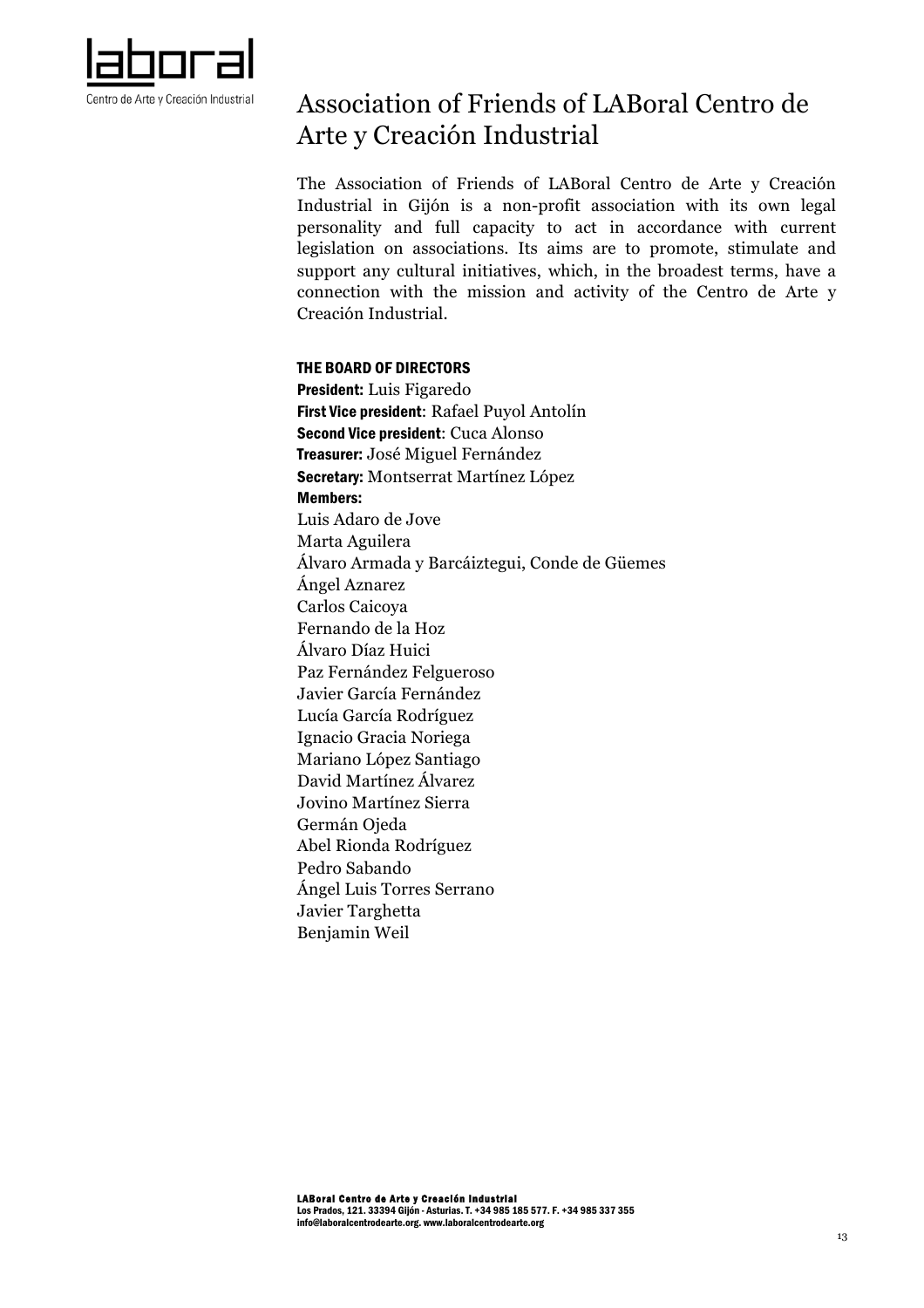

#### THE TEAM

Artistic Director: Benjamin Weil Tel: +34 985 130 464 E-mail: benjamin@laboralcentrodearte.org

Managing Director: Lucía García Rodríguez Tel: +34 985 134 397 E-mail: lucia@laboralcentrodearte.org

Head of Exhibitions and Publications: Rocío Gracia Ipiña Tel: +34 985 330 776 E-mail: rocio@laboralcentrodearte.org

Head of General Services: Ana Isabel Menéndez Tel: +34 985 134 244 E-mail: anai@laboralcentrodearte.org

Head of Communication: Pepa Telenti Alvargonzález Mobile: +34 689 436 976 / Tel: +34 985 185 582 E-mail: ptelenti@laboralcentrodearte.org Support to the Communication Department: Diego Ugalde Blanco E-mail: comunicacion@laboralcentrodearte.org

Head of Education: Lucía Arias Tel: +34 985 133 924 E-mail: larias@laboralcentrodearte.org

Exhibitions Coordinator: Patricia Villanueva Tel: +34 985 131 308 E-mail: patricia@laboralcentrodearte.org

Technical Head for the Activities Programme: David Morán Jiménez Tel: +34 985 185 576 E-mail: david@laboralcentrodearte.org

fabLAB Asturias Coordinator: David Pello E-mail: dpello@laboralcentrodearte.org Responsible for Projects: Luis Díaz E-mail: luis@laboralcentrodearte.org

Audiovisual Laboratories Coordinator: Sergio Redruello Email: av@laboralcentrodearte.org

Mediation Team: Elena Álvarez E-mail: mediacion@laboralcentrodearte.org

Media Library: María Romalde E-mail: mediateca@laboralcentrodearte.org

Secretariat: Lara Fernández E-mail: rrpp@laboralcentrodearte.org

LABoral Centro de Arte y Creación Industrial Los Prados, 121. 33394 Gijón - Asturias. T. +34 985 185 577. F. +34 985 337 355 info@laboralcentrodearte.org. www.laboralcentrodearte.org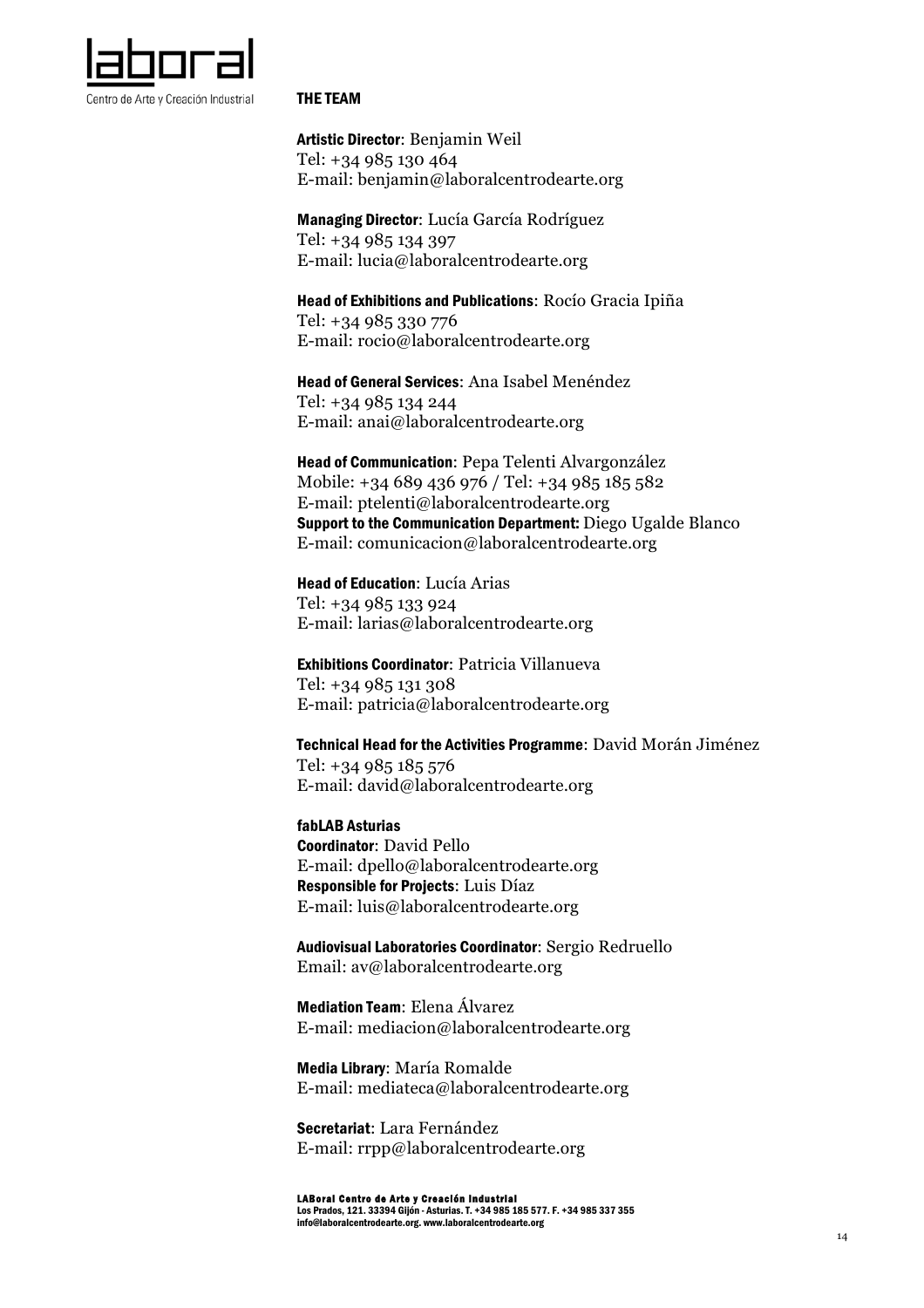

### WHAT IS LABORAL?

LABoral Centro de Arte y Creación Industrial is a space for artistic exchange. It was born with the aim of establishing an alliance between art, design, culture, industry and economic development, and aspires to become a space for interaction and dialogue between art, new technologies and industrial creation. Between its walls, it opens the way to the production, creation and research into the most recent artistic concepts. LABoral Centro de Arte y Creación Industrial is in the old Universidad Laboral as part of the set of projects developed by the Principality of Asturias for its City of Culture. Gijón, Asturias.

### LOCATION

LABoral Centro de Arte y Creación Industrial is located in Gijon, Asturias, at around three kilometres from the city centre. Premises originally conceived for vocational training now house the over 14,400 functional square metres that are devoted to the exhibition, research, training and production of new art and creative industries.

### Address

LABoral Centro de Arte y Creación Industrial Los Prados, 121 33394 Gijón (Asturias)

### Getting There

**By car**: A-8 motorway. Take bypass on arrival to Gijon. Salida (exit) km. 385 Viesques. Follow directions to Hospital Cabueñes. Take third exit at third roundabout.

The Centre has a public car park.

### **By bus from Gijón**

The bus stop for the Centre is "Parada Universidad Laboral". The bus lines available are the following:

Line 1 Cerillero- Hospital de Cabueñes

Line 2 Roces- Hospital de Cabueñes

Line 4 Cerillero- Viesques- Hospital de Cabueñes

Line 18 Nuevo Gijón- Hospital de Cabueñes

### **By plane**

Closest airport: Asturias (Castrillón). Around 40 km from the Centre. A8 motorway, direction Gijón.

### OPENING HOURS

### **Winter**

Wednesday, Thursday and Friday, 10 am to 7 pm Saturday and Sunday, 12 noon to 8 pm Closed Monday and Tuesday **Summer (15.06 – 15.09)**  10 am to 7 pm Closed Monday and Tuesday